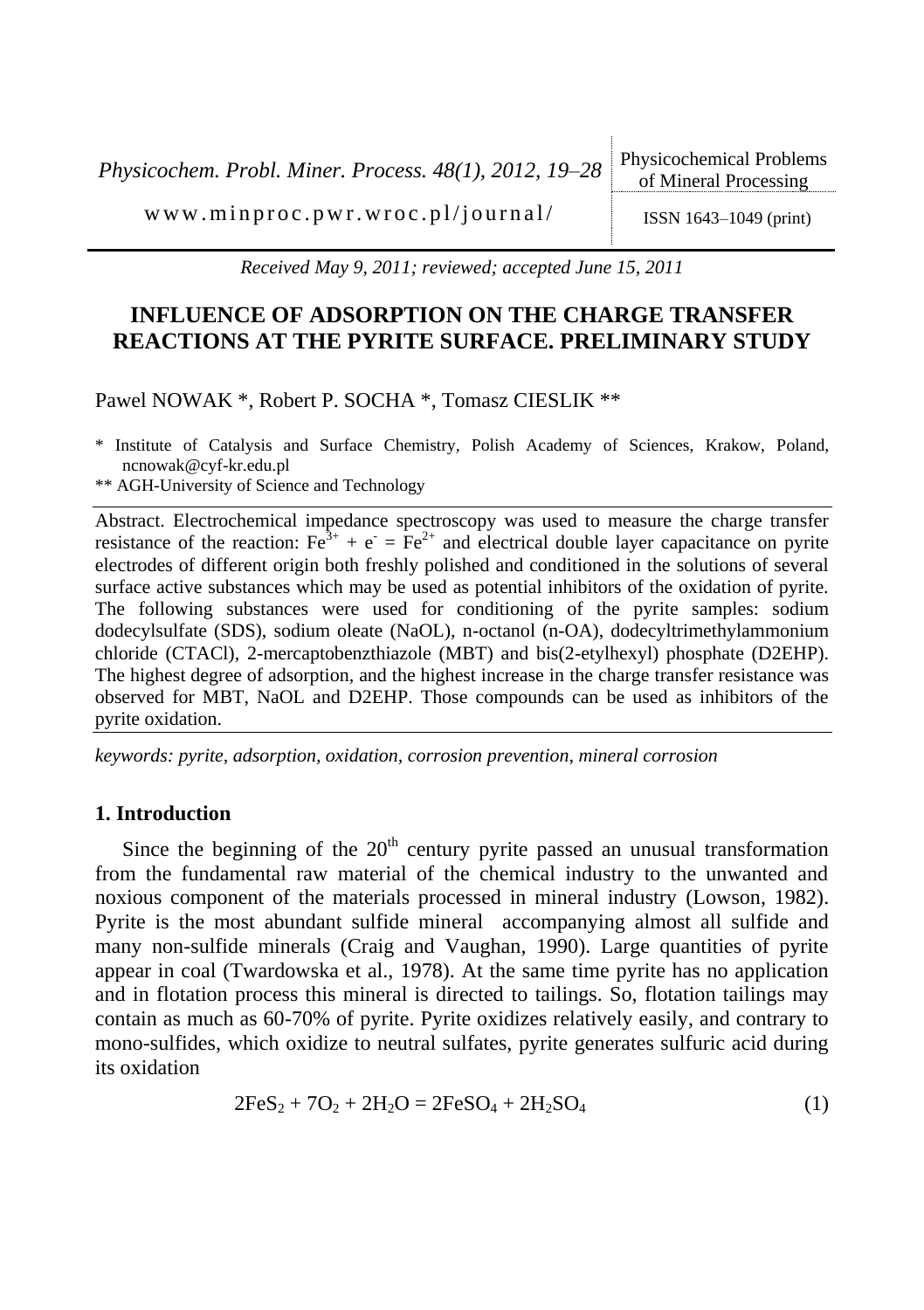in the quantity of one mole of acid per one mole of pyrite. The amount of acid may be lower when pyrite iron oxidizes to trivalent oxidation state:

$$
4FeS_2 + 15O_2 + 2H_2O = 2Fe_2(SO_4)_3 + 2H_2SO_4.
$$
 (2)

On the other hand, when pH of the surrounding aqueous phase increases above approximately 5.5 ferric sulfate hydrolyses according to the reaction:

$$
Fe_2(SO_4)_3 + 6H_2O = 2Fe(OH)_3 + 3H_2SO_4
$$
 (3)

creating additional amount of sulfuric acid. That sulfuric acid, together with dissolved trivalent iron are the main components of so-called acid mine drainage, i.e. waters flowing from worked-out mines, flotation waste deposits and sometimes from natural rocks containing pyrites (Doyle, 1990; Evangelou, 1995). Neither sulfates nor iron species belong to important environmental contaminants, however the decrease in pH of the water flowing through the wastes and soils causes the dissolution of otherwise insoluble constituents increasing the concentration of metal ions in effluents which leads to the contamination of the environment and sometimes even to catastrophes of buildings (Moore and Luoma, 1990). Pyrites appear also frequently as natural components of soils. Oxidation of those pyrites causes acidification of the soil which has detrimental influence on plants and causes contamination of the environment (Österholm and Åstrom, 2004; Åstrom and Spiro, 2005; Boman et all., 2008).

Weathering of metal sulfides may be considered as a corrosion process and, like in the case of the corrosion of metals it may be prevented by the application of inhibitors (Lipkowski, 1992; Stratmann et al., 1995). Many papers concerning the possible prevention of pyrite oxidation by application of inhibitors have appeared in the literature. Huang and Evangelou (1994) and Nyavor and Egiebor (1995) applied successfully soluble phosphates for that purpose, although Mauric and Lottermoser (2011) reported that application of phosphates in a larger scale led to only limited successes. Belzile et al. (1997) showed the applicability of several compounds (humic acids, lignosulfonates, oxalic acid, sodium silicate and acetyl acetone) in pyrite oxidation inhibition, the best inhibition was observed for the last compound. Cai et al. (2005) showed the inhibitive influence of triethylenetetramine on the oxidation of pyrrhotite. The same was showed by Güler (2005) in the case of dithiophosphinate. Jiang et al. (2000) found oleic acid to be effective as an inhibitor of pyrite oxidation whereas Zhang et al. (2003) and Kargbo et al. (2004) applied successfully lipids for that purpose. Sasaki et al. (1996) applied several organic substances to suppress pyrite oxidation with some success. Pyrite leaching occurs usually with the active participation of bacteria. So, addition of antibacterial agents should depress the oxidation of pyrite. That problem was investigated by Sand et al. (2007) with a partial success.

Most of pyrites appearing in nature show good electrical conductivity (Shuey, 1975; Ennaoui, 1993) and aqueous oxidation of pyrite is an electrochemical process (Holmes and Crundwell; 2000, Rimstidt and Vaughan, 2003), so the electrochemical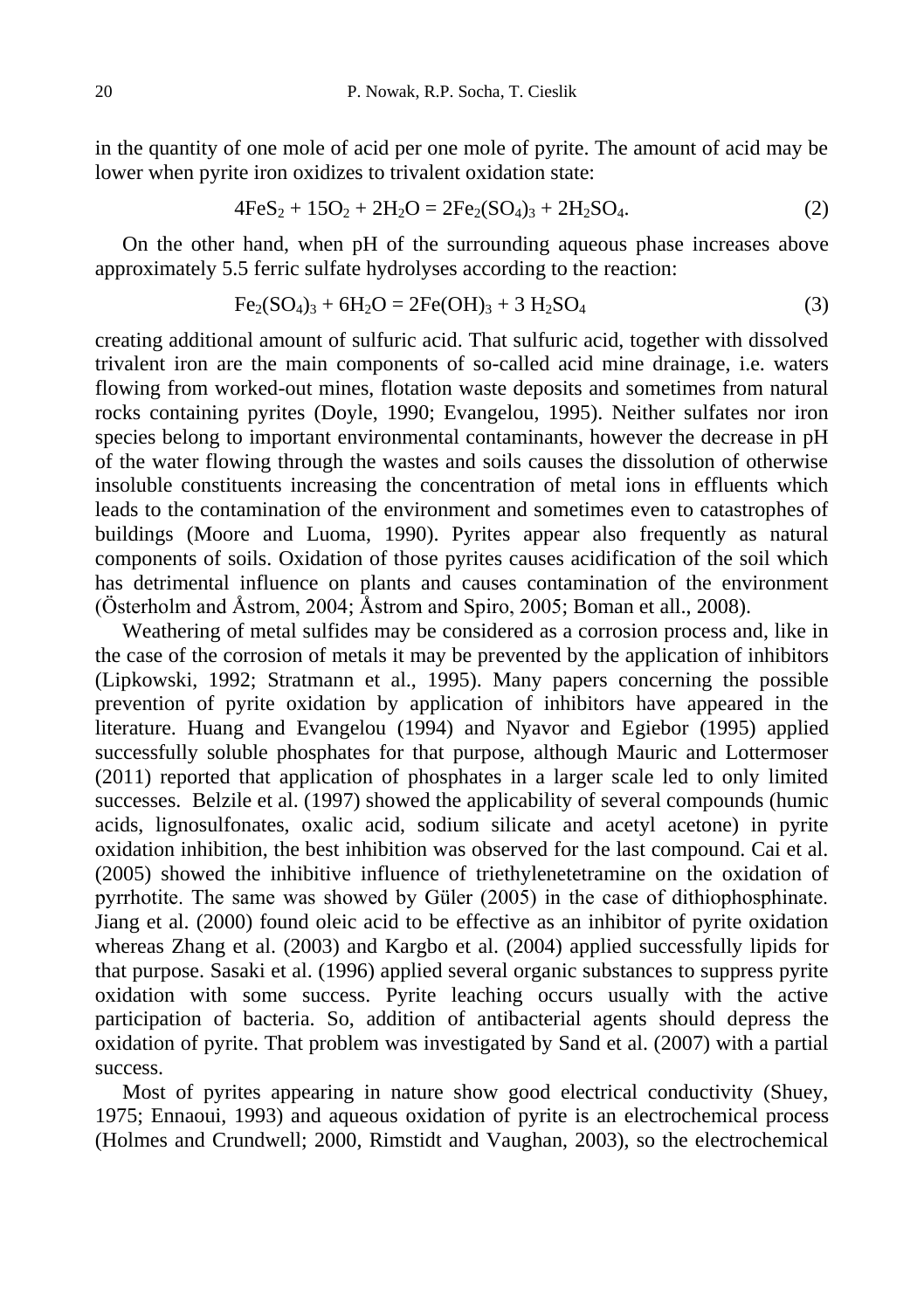methods have been intensively used in the investigations of pyrite. Furthermore, due to specific electronic structure of pyrite surface (Bronold et al., 1994; Nesbitt et al., 2000) charge transfer reactions are facilitated at the surface of pyrite and proceed with low overpotential (Salvator et al., 1991; Mishra and Osseo-Asare, 1992; Nowak and Koziol, 2002). Presence of an adsorbed layer on the surface of pyrite should impede the charge transfer (Lipkowski, 1992). So, measuring the charge transfer resistance of a correctly selected reaction occurring at the surface of a pyrite electrode should give the information on the surface coverage. Such method was previously used by one of the present authors to the investigations of adsorption at the surface of copper sulfides (Nowak and Gucwa, 2008; Nowak, 2010). The reaction of choice is:

$$
Fe^{3+} + e^- = Fe^{2+}.
$$
 (4)

It is an outer-sphere charge transfer reaction (Asperger, 2003) so its rate should not depend on the surface properties of the pyrite electrode but it should strongly depend on the presence of an adsorption layer. The charge transfer resistance for that reaction in the equimolar solution of trivalent iron and divalent iron sulfates was measured using electrochemical impedance spectroscopy (EIS) for several pyrite electrodes conditioned in the solutions of potential inhibitors, and compared to the values obtained for the freshly prepared electrodes. Additional information was obtained from the measured specific capacitance of the electrodes.

## **2. Experimental**

### **2.1. Background of the measurements**

The abstraction of a surface active substance from the solution by a sulfide minerals does not necessarily prove that the substance is adsorbed at the surface. There are other processes, like surface precipitation or surfactant decomposition that may lead to the decrease of the concentration without formation of an adsorbed layer. In the case of metallic electrodes adsorption may be conveniently estimated from the measurements of the electrical double layer (EDL) capacitance using the formula:

$$
\theta = \frac{C_0 - C}{C_0 - C_{\text{max}}}.
$$
\n(5)

In that formula *C* means capacitance of the electrode measured at the coverage  $\theta$ ,  $C_{max}$  means the electrode capacitance at full coverage and  $C_0$  means the capacitance of the electrode not covered by the adsorbate. For such electrodes like pyrite electrode  $C_{max}$  is difficult to be measured. However for the  $C_{max} << C_0$  (which is usually the case) surface coverage may be roughly estimated from the formula:

$$
\theta \cong \frac{C_0 - C}{C_0} = 1 - \frac{C}{C_0}.
$$
\n<sup>(6)</sup>

Application of that formula is possible only if the capacitance of EDL on the solid body side of the interface is much higher than the capacitance of EDL on the solution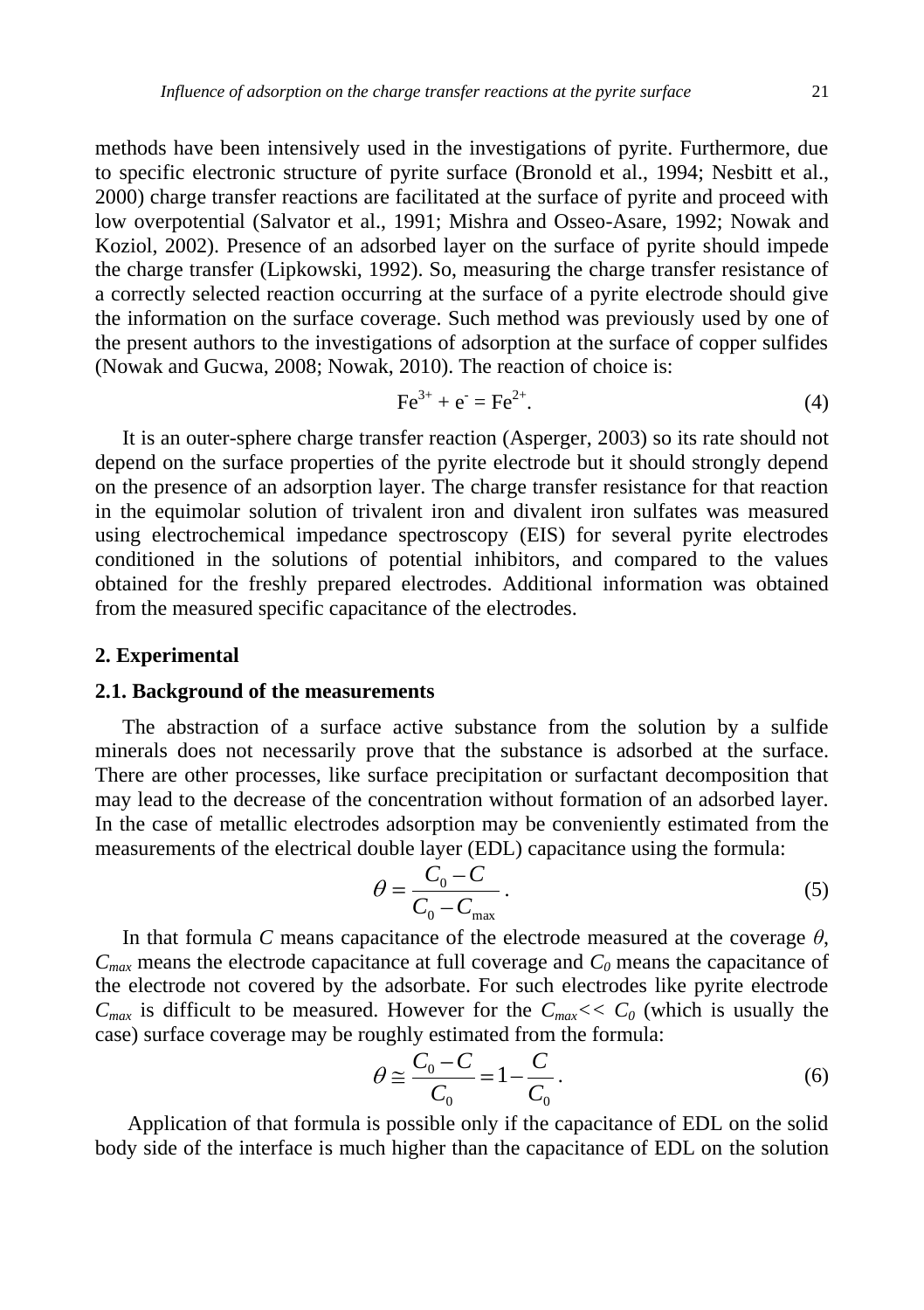side. It will be later showed that this condition is fulfilled in the case of pyrite electrodes. Surface coverage may be also estimated from the measurements of the charge transfer resistance of a conveniently selected electrode reaction. When a part of the electrode surface is covered by the layer of adsorbed molecules the charge transfer resistance may be calculated from the formula:

$$
\frac{1}{R_T} = \frac{1-\theta}{R_T^0} + \frac{\theta}{R_T^{\max}},\tag{7}
$$

where  $R_T$  is the charge transfer resistance at the coverage  $\theta$ ,  $R_T^0$  is the charge transfer resistance at the zero coverage and  $R_T^{max}$  is the charge transfer resistance at the full coverage. The latter is difficult to measure but, if  $R_T^{max}>> R_T^{0}$  formula (7) may be simplified to:

$$
\theta \cong 1 - \frac{R_t^0}{R_T} \,. \tag{8}
$$

Although approximate, the formulas (6) and (8) may be used for the sake of comparison between different electrodes and/or different adsorbates.

## **2.2. Apparatuses, procedures and materials**

Five electrodes from pyrites of different origin were used in the measurements (see Table 1). The type of their conductivity was inferred from the thermoelectric force measurements. Pieces of pyrite were hand selected and embedded with epoxy resin at the end of a glass tubing. Electrical connection to the pyrite surface was made with the conducting silver-based glue. Electrodes were polished on emery papers (Struers) of the gradation: 500, 1000, 2400, and finely, 4000 before the measurements. Polishing was performed very gently to avoid heating of the electrode surface (Libowitzky, 1993). After polishing the electrode was dipped in the solution of the selected surface active compound for half an hour, thoroughly washed with distilled water and introduced to the cell. The following compounds were tested as possible pyrite oxidation inhibitors: sodium dodecylsulfate (SDS), sodium oleate (NaOL), n-octanol (n-OA), dodecyltrimethyl ammonium chloride (CTACl), 2-mercaptobenzthiazole (MBT) and bis(2-etylhexyl) phosphate (D2EHP). All compound used were of analytical reagent purity grade. In all cases the concentration of the solution was  $10^{-4}$ mol dm<sup>-3</sup>. Charge transfer resistance of the reaction (4) was measured in the solution containing: 0.5 mol dm<sup>-3</sup> Na<sub>2</sub>SO<sub>4</sub>, 0.01 mol dm<sup>-3</sup> H<sub>2</sub>SO<sub>4</sub>, 0.1 mol dm<sup>-3</sup> FeSO<sub>4</sub> and 0.05 mol dm<sup>-3</sup> Fe<sub>2</sub>(SO<sub>4</sub>)<sub>3</sub>. For the sake of comparison the non-treated electrodes were measured too. Measurements were performed in a typical glass cell, in a three electrode configuration, with saturated calomel electrode as the reference electrode and platinum wire as a counter electrode. All measurements were performed at the temperature of  $25^{\circ}$ C. Doubly distilled water was used to prepare the solutions. Solutions were purged from oxygen by bubbling with 99.999% argon (Linde) before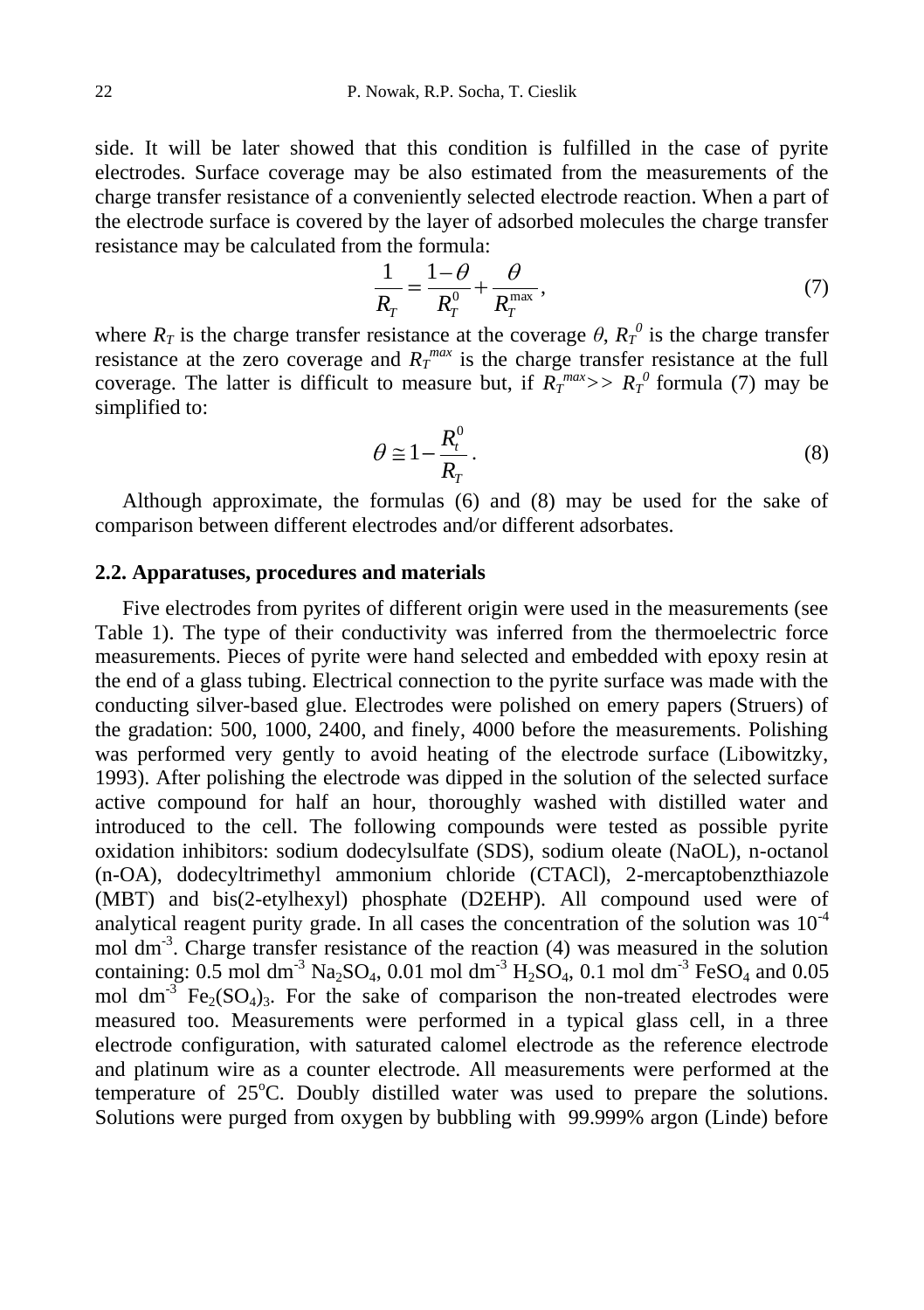the electrochemical measurements. XPS instrumentation was described in our previous paper (Nowak et al., 2000).

The impedance spectra were measured in the frequency range of 65535 - 0.125 Hz at the rest potential of the electrode. The measuring system composed of an ECI 1286 potentiostat and a FRA 1250 frequency response analyzer (both Schlumberger – Solartron, Great Britain) was used in the measurements. Charge transfer resistance and the capacitance of the electrical double layer  $(C_{EDL})$  were then calculated from impedance spectra by fitting the proper equivalent electrical circuit (EEC) to the EIS data using the MINUIT program (James and Roos, 1975). More information on the data treatment may be found in our previous paper (Nowak et al., 2000).

| Electrode description | Pyrite origin          | Conductivity type |
|-----------------------|------------------------|-------------------|
| EB                    | Elbe, Italy            |                   |
| <b>RT</b>             | Rio Tinto, Spain       | n                 |
| UR                    | Ural Mountains, Russia |                   |
| HU                    | Huenzala, Peru         | n                 |
| HA                    | Halemba Mine, Poland   |                   |

Table 1. Origin and conductivity type of the pyrite electrodes used in the measurements

## **3. Results and discussion**

# **3.1. Impedance of the pyrite electrodes in the Fe2+ - Fe3+ equimolar solution**

The rest potential of pyrite electrodes in the equimolar solution containing  $Fe^{2+}$  and  $Fe<sup>3+</sup>$  ions of the concentration 0.1 mol $\cdot$ dm<sup>-3</sup> was many hours stable and equal to the rest potential of a Pt electrode in the same solution, which means that the process occurring at the surface of a pyrite electrode (reaction 4) is well reversible. Figure 1 shows the impedance spectrum of one of the pyrite electrodes in that solution. The impedance plot has the shape of a depressed semicircle in accordance with the assumed EEC. Table 2 shows the results of the measurements performed on freshly polished electrodes which were not conditioned.

For the first three electrodes  $R<sub>S</sub>$  was almost the same and rather low. It means that the value of  $R<sub>S</sub>$  was dominated by the resistance of the solution. Both HU and HA showed much higher resistance, which may be ascribed to the low conductivity of the pyrite samples. For all investigated electrodes (except HA)  $R<sub>T</sub>$  had the value between 13 and 21  $\Omega$  cm<sup>2</sup>, despite different origin and type of conductivity. The differences may arise from the differences in surface roughness factor. Platinum electrode in the same solution showed similar impedance spectrum and  $R_T$  value of 14  $\Omega$  cm<sup>2</sup>, very close to pyrite electrodes. It means that the exchange current density of reaction 4 at the pyrite electrode surface is very high. So, there is no obstruction to charge transfer at the pyrite surface, in accordance to the theoretical expectations (Bronold et al., 1994; Nesbitt et al., 2000; Salvator et al., 1991; Mishra and Osseo-Asare, 1992).

All electrodes (except HA) showed also similar EDL capacitance. Electrode made of Halemba pyrite showed not only much higher  $R<sub>S</sub>$  but both also much higher  $R<sub>T</sub>$  as well as much lower C<sub>EDL</sub>. That electrode was not considered in adsorption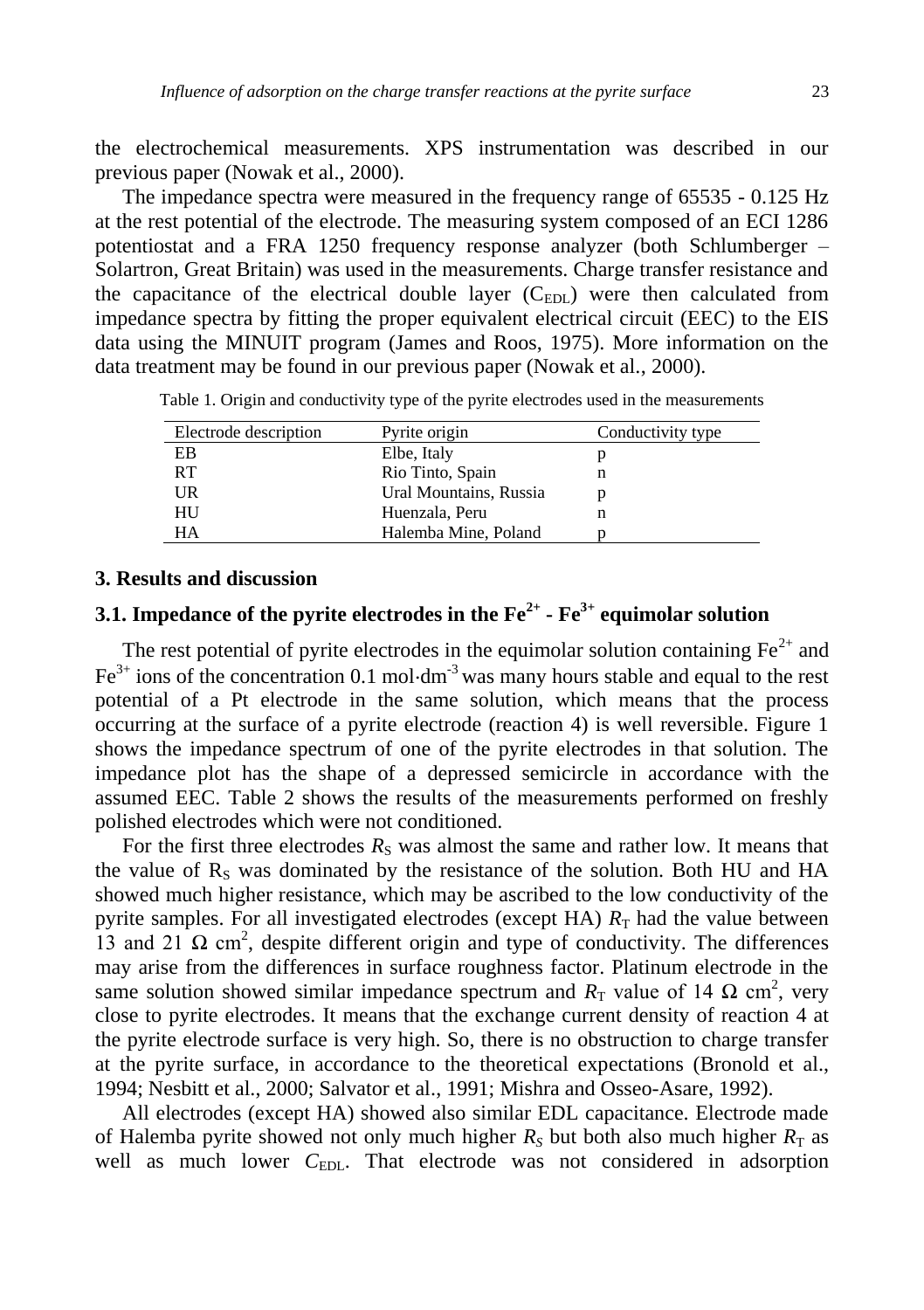experiments. Worth mentioning is the high value of EDL capacitance of pyrite electrodes. That value is about twice as much as the electrical double layer capacitance measured in the case of non-stoichiometric copper (I) sulfide electrode and much higher than *C*<sub>EDL</sub> measured in the case of metallic</sub> Ni electrode (Nowak et all., 2000). That high electrical double layer capacitance may be ascribed to the presence of surface iron (III) hydroxide on the surface of pyrite (Bungs and Tributsch, 1997). That problem will be discussed in our future paper.

Table 2. Parameters of the EEC from Fig. 1 fitted to the impedance data for freshly polished electrodes.  $R_S$  - solution resistance,  $R_T$  -charge transfer resistance,  $C_{EDL}$  – capacitance of the electrical double layer. Each value is a mean from at least 5 measurements

| Electrode | $R_s/\Omega$ cm <sup>2</sup> | $R_{\rm T}$ / $\Omega$ cm <sup>2</sup> | $C_{EDL}/\mu F$ cm <sup>-2</sup> |
|-----------|------------------------------|----------------------------------------|----------------------------------|
| EB        | $7.1 \pm 1.3$                | $14.9 \pm 3.5$                         | $125 \pm 22$                     |
| <b>RT</b> | $8.0 \pm 0.5$                | $18.6 \pm 6.5$                         | $97.8 \pm 13$                    |
| UR        | $10.1 \pm 0.5$               | $13.2 \pm 2$                           | $101.1 \pm 11$                   |
| HU        | $86.2 \pm 6$                 | $21.2 \pm 5.5$                         | $84.4 \pm 14$                    |
| HА        | $248.0 \pm 15.5$             | $50.3 \pm 12$                          | $9.4 \pm 3$                      |



Fig. 1. Impedance spectra (Nyquist plots) of the RT electrode in the solution containing 0.5 mol dm<sup>-3</sup>  $Na_2SO_4$ , 0.01 mol dm<sup>-3</sup> H<sub>2</sub>SO<sub>4</sub>, 0.1 mol dm<sup>-3</sup> FeSO<sub>4</sub> and 0.05 mol dm<sup>-3</sup> Fe<sub>2</sub>(SO<sub>4</sub>)<sub>3</sub> at the rest potential. x – freshly polished electrode,  $+$  - the same electrode after 30 minutes of conditioning in  $10^{-4}$  mol dm<sup>-3</sup> D2EHP solution ,  $o$  – least-square fitted values of impedance according to the EEC from figure.  $R_S$  is the resistance of the solution, pyrite sample and the electrical connections,  $R<sub>T</sub>$  is the charge transfer resistance, *C<sub>EDL</sub>* is the capacitance of the electrical double layer and *W* is the impedance of the diffusion

process (Warburg impedance)

#### **3.2. Influence of the treatment in inhibitor solutions on the electrode impedance**

Figure 1 shows the impedance spectrum of one of the pyrite electrodes after the treatment in D2EHP solution. One may see that conditioning in the D2EHP solution did not change the shape of the spectrum but only the diameter of the semicircle which means that the mechanism of the electrode reaction did not change. In the case presented in Fig.1  $R_T$  increased more than twice. Significant decrease in the  $C_{EDL}$  was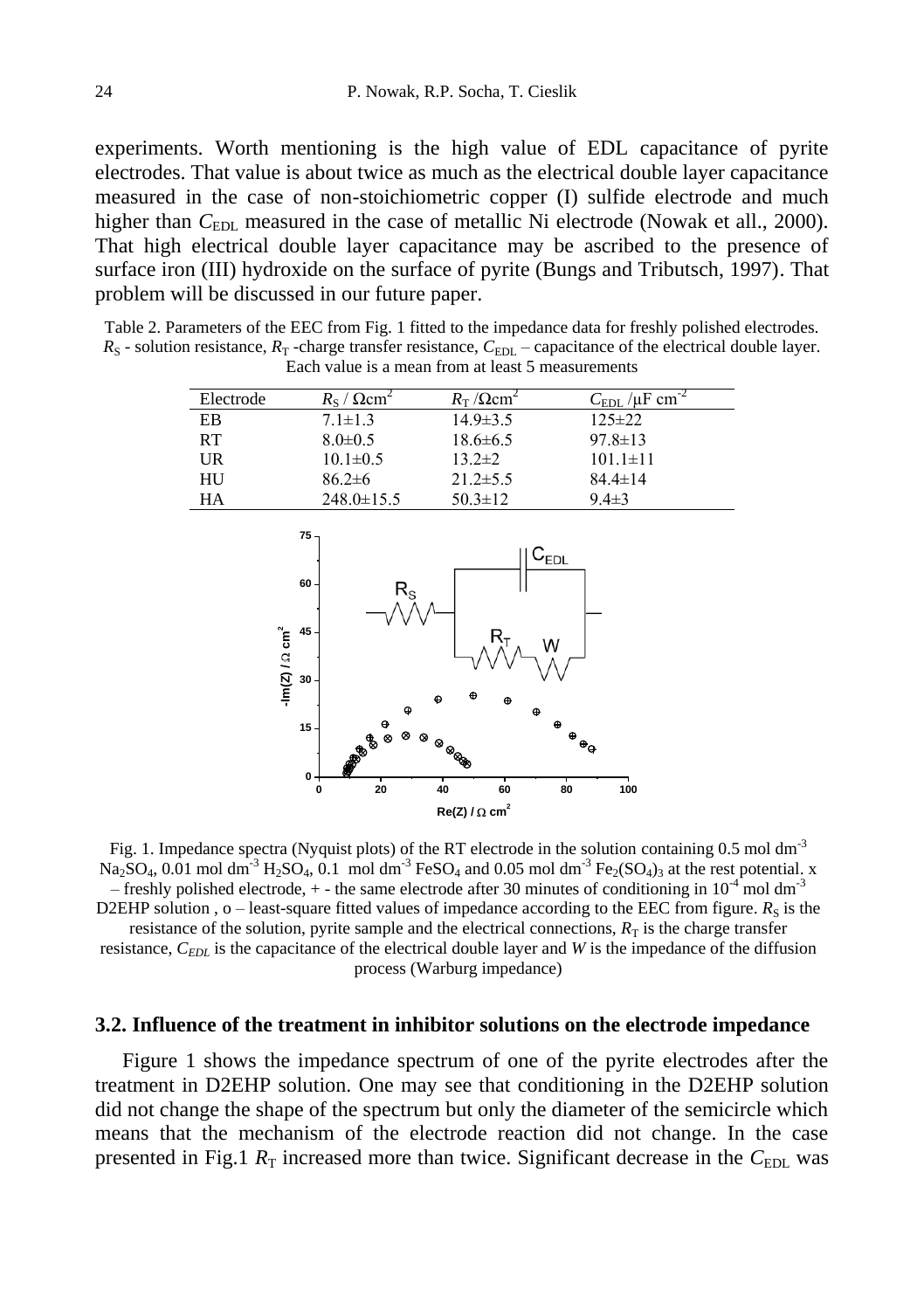observed too. Similar behavior was observed in the case of other investigated compounds and other electrodes. The coverage of the electrode by adsorbed layer was estimated both from formula (6) and formula (8). Those data are showed in Figs 2. It must be stated that due to the simplifications made at the derivation of the mentioned formulas those data are very approximate and may be considered only for the sake of comparison. One may see that all four considered electrodes showed similar behavior. The highest decrease in the capacitance and the highest increase in charge transfer resistance was observed in the case of MBT.



Fig. 2. Surface coverage of pyrite electrodes after 30 min of conditioning in different surfactants, estimated from impedance measurements: left from charge transfer resistance data (formula 8), right from electrical double layer capacitance data (formula 6)

Both D2EHP and NaOL showed similar (but slightly lower than MBT) value of coverage. Note that during the conditioning in a surfactant solution not only adsorption but also oxidation of the surface may occur. The lower is the adsorption the highest oxidation may be expected. Oxidation of pyrite in the mild conditions may lead to appearance of elemental sulfur at the surface and hence to passivation. That effect would obscure the dependence of coverage on adsorption. There are some differences between the electrodes. Those differences reflects probably the differences in surface properties of the pyrite sample. Note, that the biggest differences were obtained for the case of n-octanol which is expected not to adsorb strongly. Oxidation rate depends on the surface properties of the sulfide (impurities, structure faults, nonstoichiometry) and, contrary to charge transfer resistance of the reaction (4), may change from sample to sample. An example of such differences may be seen in Fig. 3, where the degree of oxidation of three different pyrites, after 4 days in air is compared from the XPS data. As can be seen, the differences in the degree of oxidation, expressed as the intensity of the XPS band which may be ascribed to oxidized iron  $(F \hat{e}^{3+})$  and oxidized sulfur  $(SO_4^2)$  are very high. Very high differences between pyrites of different origin in the corrosion rate was observed by Chmielewski and Nowak (1992).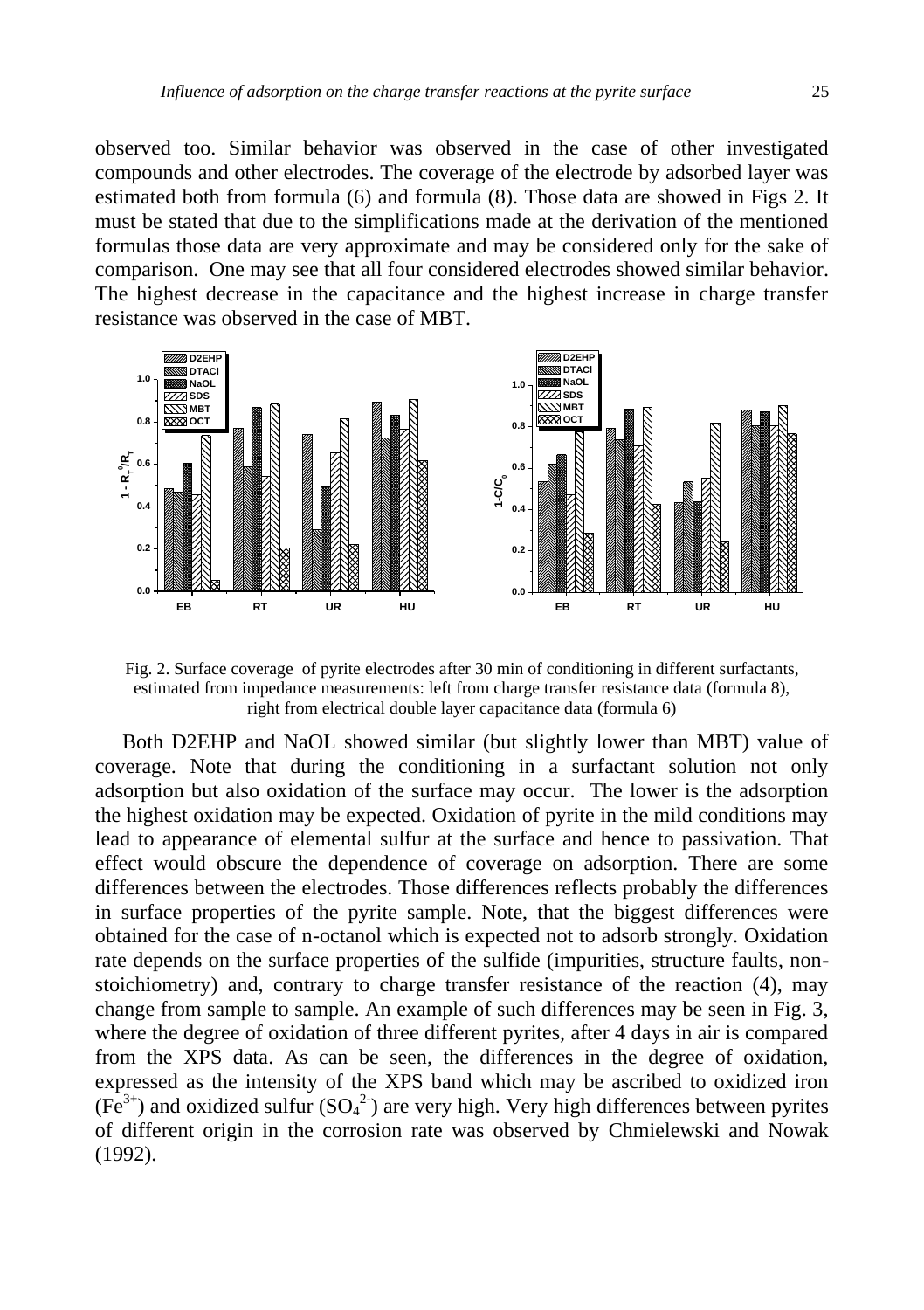

Fig. 3. XPS spectra of three different pyrites: HU, RT and coal pyrite from the Jastrzebie coal mine in Poland (CPJ) after 4 days of the oxidation in air. Surface of the samples was scraped with a steal blade before oxidation

## **4. Conclusions**

Impedance measurements may be conveniently used for the estimation of the adsorption of surfactants at the surface of pyrite. The charge transfer resistance for the reaction  $\text{Fe}^{3+} + \text{e}^- = \text{Fe}^{2+}$  as well as the electrical double layer capacitance (measured in the same measurement) do not depend on the origin of pyrite sample (providing that the resistivity of the pyrite sample is low), so this values may give the information on the degree of surface coverage. The highest adsorption was observed for 2 mercaptobenzothiazole, slightly lower, but still high for sodium oleate and bis(2 etylhexyl) phosphate. Those compounds might be used as the inhibitors to suppress the oxidation of pyrite. Note, that during hydrothermal oxidation of metal sulfides in nature the oxidizing agent is usually  $\text{Fe}^{3+}$  ion. So one of the conjugate reactions which participate in the process of the corrosion of a metal sulfide is just the above mentioned reaction. Surface of pyrite in the solutions containing  $Fe<sup>3+</sup>$  ions is covered by the surface iron(III) hydroxide, which may be inferred from the high value of electrical double layer capacitance.

### **Acknowledgments**

This work was financed by Polish Ministry of Science and Higher Education from the financial resources for the years 2009 – 2011 (grant 4513/B/T02/2009/36).

#### **References**

AŃPERGER, S., 2003, Chemical Kinetics and Inorganic Reaction Mechanisms, Kluwer Academic, New York.

ÅSTROM, M., SPIRO, B., 2005, Sources of acidity and metals in a stream draining acid sulfate soil, till and peat, western Finland, revealed by a hydrochemical and sulphur isotope study, Agricultural and Food Science, 14, 34–43.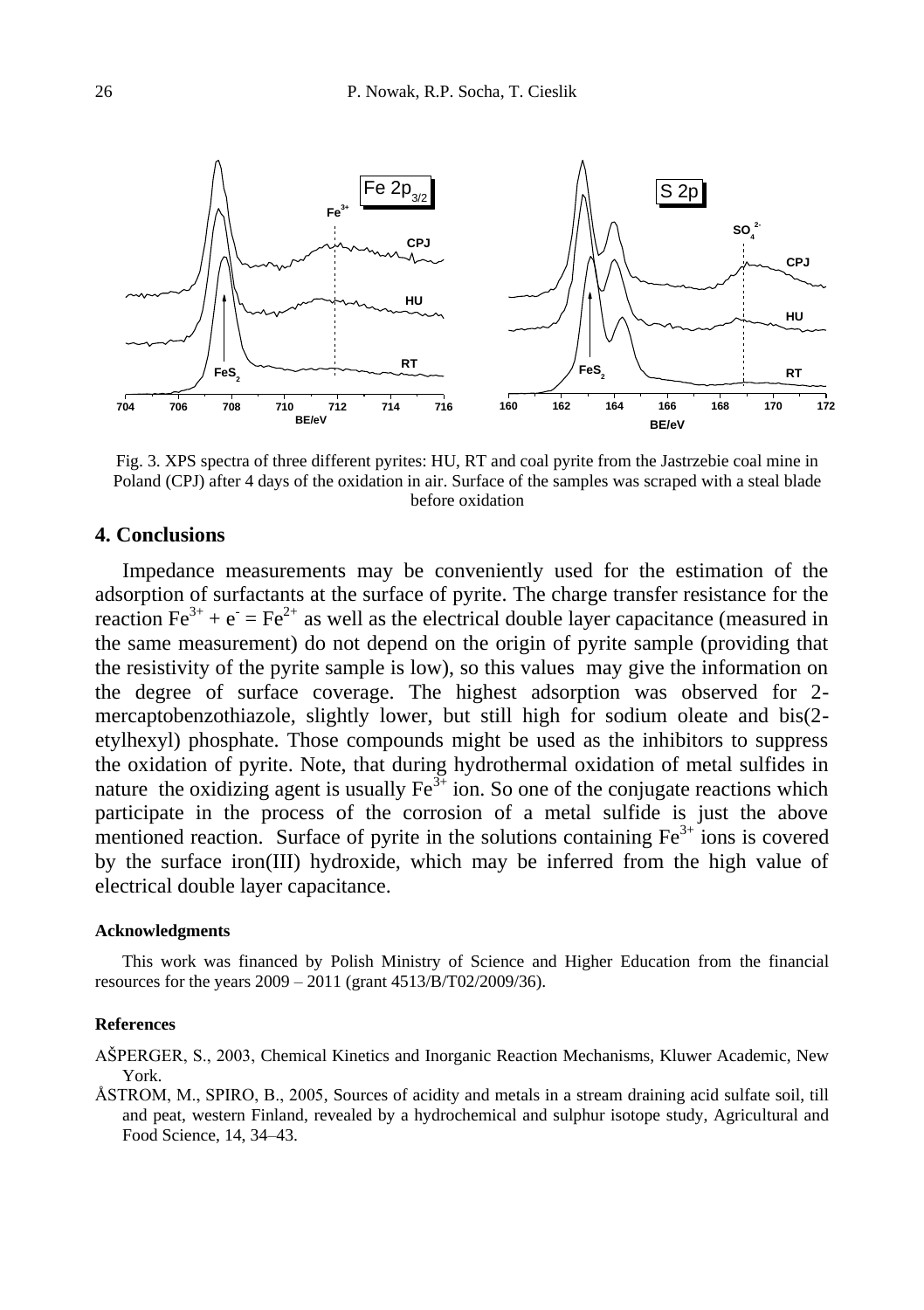- BELZILE, N., MAKI, S., CHEN, Y.-W., GOLDSACK, D., 1997, Inhibition of pyrite oxidation by surface treatment, Sci. Total Environ. 196, 177-186.
- BOMAN, A., ÅSTROM, M., FRÖJDÖ, S., 2008, Sulfur dynamics in boreal acid sulfate soils rich in metastable iron sulfide – The role of artificial drainage, Chemical Geology, 255, 68–77.
- BRONOLD, M., TOMM, Y., JAEGERMANN, W., 1994, Surface states on cubic d-band semiconductor pyrite (FeS2), Surf. Sci., 314, L931-L936.
- BUNGS, M., TRIBUTSCH, H., 1997, Electrochemical and Photoelectrochemical Insertion and Transport of Hydrogen in Pyrite, Ber. Bunsenges. Phys. Chem., 101,1844 1850.
- CAI, M.-F., DANG, Z., CHEN, Y.-W., BELZILE, N., 2005, The passivation of pyrrhotite by surface coating, Chemosphere 61, 659–667.
- CHMIELEWSKI, T., NOWAK, P., 1992, Impedance Characteristics of Pyrites in Relation to their Collectorless Flotation, Physicochemical Problems of Mineral Processing, 25, 59-67.
- CRAIG, J.R., VAUGHAN, D.J., 1990, Compositional and textural variations of the major iron and basemetal sulfide minerals, in: Sulfide deposits – their origin and processing (P.M.J. Gray, G.J. Bowyer, J.F. Castle, D.J. Vaughan, N.A. Warner - editors), The Institution of Mining and Metallurgy, London,  $1 - 16.$
- DOYLE, F.M., 1990, Acid mine drainage from sulfide ore deposits, in: Sulfide deposits their origin and processing (P.M.J. Gray, G.J. Bowyer, J.F. Castle, D.J. Vaughan, N.A. Warner - editors), The Institution of Mining and Metallurgy, London, 301-310.
- ENNAOUI, A., FIECHTER, S., PETTENKOFER, CH., ALONSO-VANTE, N., BÜKER, K., BRONOLD, M., HÖPFNER, CH., TRIBUTSCH, H., 1993, Iron disulfide for solar energy conversion, Solar Energy Materials and Solar Cells, 29, 289–370.
- EVANGELOU, V.P., 1995, Pyrite Oxidation and its Control, CRC Press, Boca Raton.
- GÜLER, T., 2005, Dithiophosphinate–pyrite interaction: Voltammetry and DRIFT spectroscopy investigations at oxidizing potentials, J. Colloid Int. Sci, 288, 319–324.
- HOLMES, P.R., CRUNDWELL, F.K., 2000, The kinetics of the oxidation of pyrite by ferric ions and dissolved oxygen: An electrochemical study, Geochim. Cosmochim. Acta, 64, 263–274.
- HUANG, X., EVANGELOU, V. P., 1994, Suppression of pyrite oxidation rate by phosphate addition, in : Environmental Geochemistry of Sulfide Oxidation, ACS Symposium Series 550, 562-573.
- JAMES, F., ROOS, M., 1975, MINUIT a system for function minimization and analysis of the parameter errors and correlations, Computer Phys. Commun., 10, 343–367.
- JIANG, C.L., WANG, X.H., PAREKH, B.K., 2000, Effect of sodium oleate on inhibiting pyrite oxidation, Int. J. Miner. Process., 58, 305-318.
- KARGBO, D. M., ATALLAH, G., CHATTERJEE, S., 2004, Inhibition of Pyrite Oxidation by a Phospholipid in the Presence of Silicate, Environ. Sci. Technol., 38, 3432–3441.
- LIBOWITZKY, E, 1993, Anisotropic pyrite: a polishing effect, Phys. Chem. Miner., 21, 97–103.
- LIPKOWSKI, J., 1992, Ion and electron transfer across monolayers of organic surfactants, in: Modern Aspects of Electrochemistry (B.E. Conway, J. O'M. Bockris, R.E. White – editors), 23, 1–99.
- LOWSON, R.T., 1982, Aqueous oxidation of pyrite by molecular oxygen, Chemical Reviews, 82, 461-497.
- MAURIC, A., LOTTERMOSER, B. G., 2011, Phosphate amendment of metalliferous waste rocks, Century Pb-Zn mine, Australia: Laboratory and field trials, Applied Geochemistry 26, 45–56
- MISHRA, K.K., OSSEO-ASARE, K., 1992, Fermi level pinning at pyrite/electrolyte junctions, J. Electrochem. Soc., 139, 749-752.
- MOORE, J.N., LUOMA, S.N., 1990, Hazardous wastes from large-scale metal extraction, Environmental Science and Technology, 24, 1278–1285.
- NESBITT, H.W., SCAINI, M., HOCHST, H., BANCROFT, G.M., SCHAUFUSS, A.G., SZARGAN, R., 2000, Synchrotron XPS evidence for Fe2+-S and Fe3+- S surface species on pyrite fracture-surfaces, and their 3D electronic states, Am. Mineral., 85, 850-857.